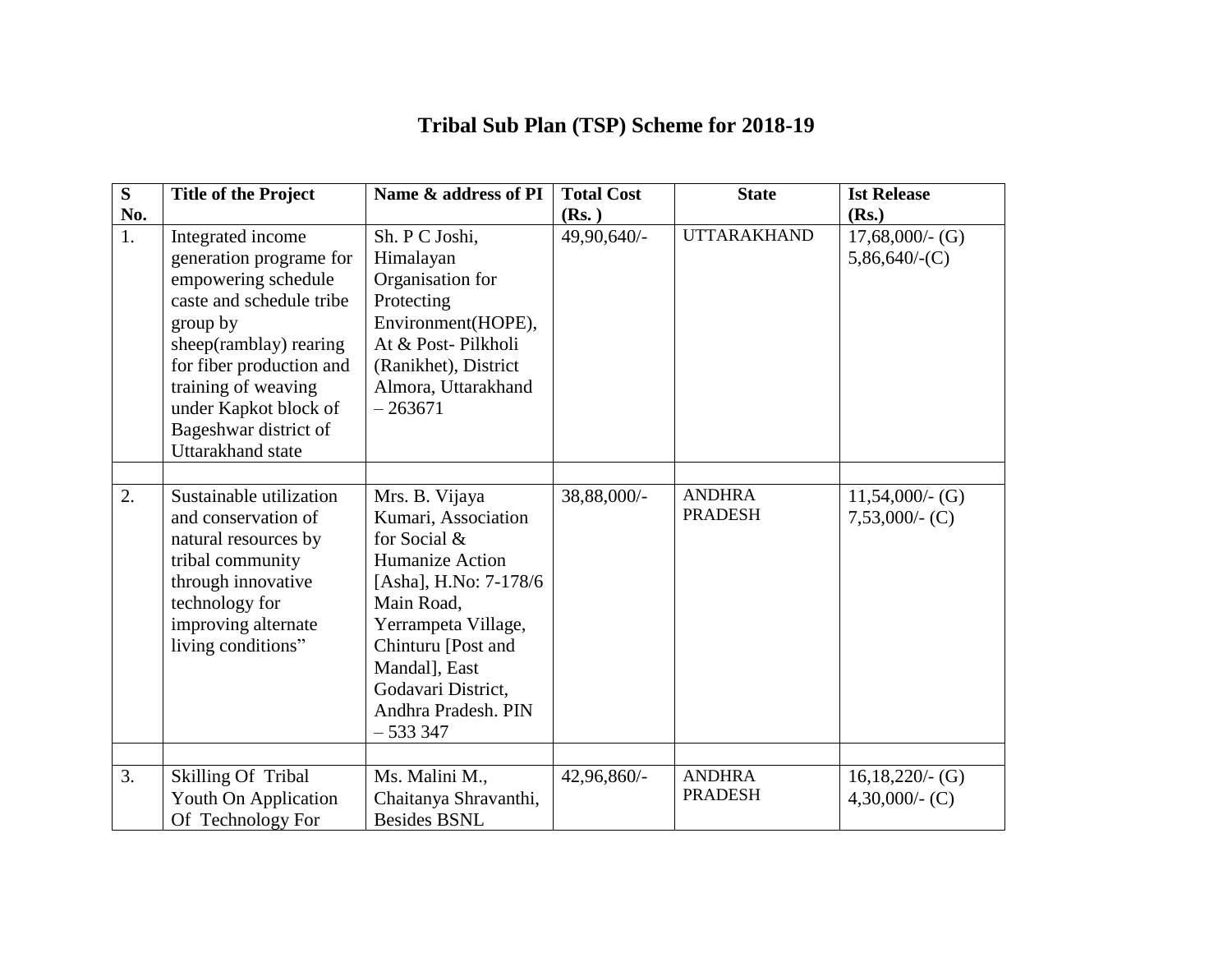|                  | Sustainable Livelihood<br>Management"                                                                                                                                                                                       | <b>Customer Service</b><br>Centre, Main road,<br>Paderu(post),<br>Visakhapatnam $-531$<br>024, Andhra Pradesh                                                               |                                                                                               |                                    |                                          |
|------------------|-----------------------------------------------------------------------------------------------------------------------------------------------------------------------------------------------------------------------------|-----------------------------------------------------------------------------------------------------------------------------------------------------------------------------|-----------------------------------------------------------------------------------------------|------------------------------------|------------------------------------------|
| $\overline{4}$ . | Empowerment of ST<br>people of Arunachal<br>Pradesh through income<br>generation exploring<br>under-utilized food item<br>'Tashe'                                                                                           | Dr. ChandanTamuly,<br><b>CSIR-North East</b><br>Institute of Science &<br>Technology, Jorhat<br>Branch Itanagar, G-<br>Sector, Naharlagun,<br>Arunachal Pradesh-<br>791 110 | $30,63,294/-$                                                                                 | <b>ARUNACHAL</b><br><b>PRADESH</b> | $10,44,120/$ - (G)                       |
| 5.               | Diversifying livelihood<br>options among Bhutia<br>tribal youth of<br>Uttarkashi district:<br>introduction of tissue<br>culture technology for<br>horticultural nurseries<br>development                                    | Dr Arun K Aggarwal,<br><b>Assistant Professor,</b><br>Department of<br>Botany, Ramchandra<br><b>Unival Govt. Post</b><br>graduate College,<br>Uttarkashi - 249 193          | 56,07,000/-<br>General<br>Comp.: Rs.<br>$31,57,000/-$<br>Capital<br>Comp.: Rs.<br>24,50,000/- | <b>UTTARAKHAND</b>                 | $10,19,000/$ - (G)<br>$24,50,000/$ - (C) |
| 6.               | "Introduction and<br>Popularization of<br>Technologies suitable<br>for Rejuvenation of the<br>Aged Coffee plants for<br>enhancing the growth<br>and yield from Coffee<br>cultivation in Idukki<br>district of Kerala state" | Ms. Stephy Prakash,<br>Kottayam Social<br><b>Service Society</b><br>(KSSS), Chaithanya,<br>Thellakom P.O.,<br>Kottayam -686630,<br>Kerala                                   | $31,10,400/-$                                                                                 | <b>KERALA</b>                      | $12,58,500/$ - (G)                       |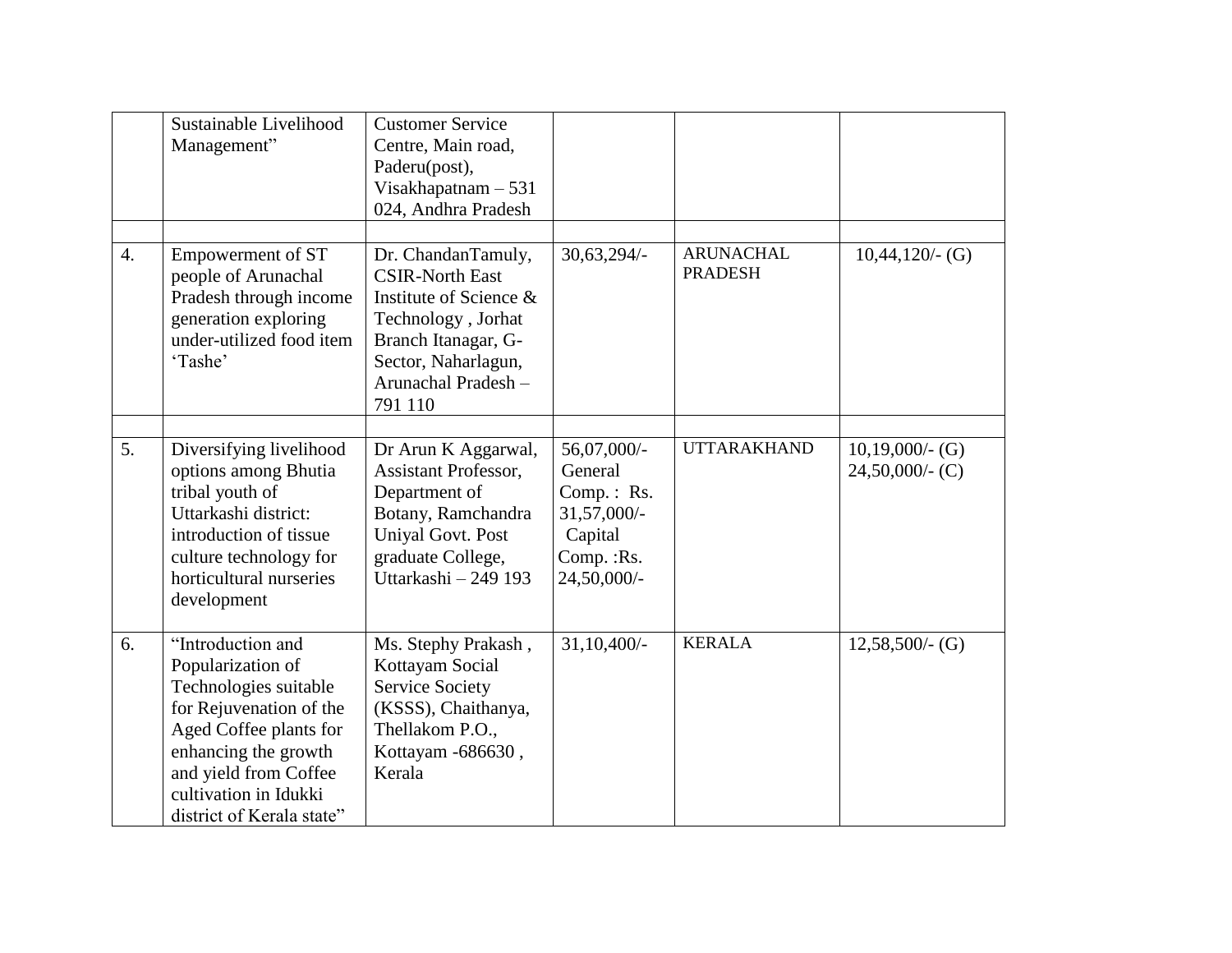| 7.  | Biotechnology led<br>Organic Cultivation of<br>Naga King Chili for<br>Sustainable Agriculture                                      | Dr. Mechuselie Kehie,<br>Department of<br>Environmental<br>Science, Patkai<br>Christian<br>College(Autonomous)<br>Seithekema,,Chumuke<br>dima, Dimapur,<br>Nagaland, Pin: 797<br>103 | $26,12,400/-$ | <b>NAGALAND</b>                 | $6,82,000/-(G)$<br>5,67,600/- $(C)$     |
|-----|------------------------------------------------------------------------------------------------------------------------------------|--------------------------------------------------------------------------------------------------------------------------------------------------------------------------------------|---------------|---------------------------------|-----------------------------------------|
| 8.  | Socio-economic<br>upliftment of farmers<br>through adoption of<br>improved technologies<br>and skill development in<br>eri culture | Dr. H Barman,<br>Scientist C, Regional<br>Eri Research Station,<br>Mendipathar, North<br>Garo Hills,<br>Meghalaya-794 112                                                            | 21,57,790/-   | <b>MEGHALAYA</b>                | $7,52,200/$ - (G)<br>$1,53,390/$ -(C)   |
| 9.  | Uplifting the status of<br>rural artisans/tribal in<br>Gadchiroli district by<br>S&T intervention in<br>pottery industry           | Sh. Vijay Chandra<br>Prakash Srivastava,<br>Ceramist/Secretary,<br>Gramodaya Sangh,<br>P.O. Bhadrawati,<br>Dist-Chandrapur- 442<br>902, Maharashtra                                  | $27,55,640/-$ | <b>MAHARASHTRA</b>              | 14,75,850/(G)<br>$5,91,440/$ -(C)       |
| 10. | Promotion of sericulture<br>as livelihood option<br>among tribal farmers-<br>initiatives in chitoor                                | <b>ASHA</b><br>Ms.<br>KRISHNA.<br>V,<br>TRIBAL WELFARE<br>SOCIETY [TWS], 10-                                                                                                         | 28,53,000/-   | <b>ANDHRA</b><br><b>PRADESH</b> | $6,37,000/$ - $(G)$<br>$18,75,000/-(C)$ |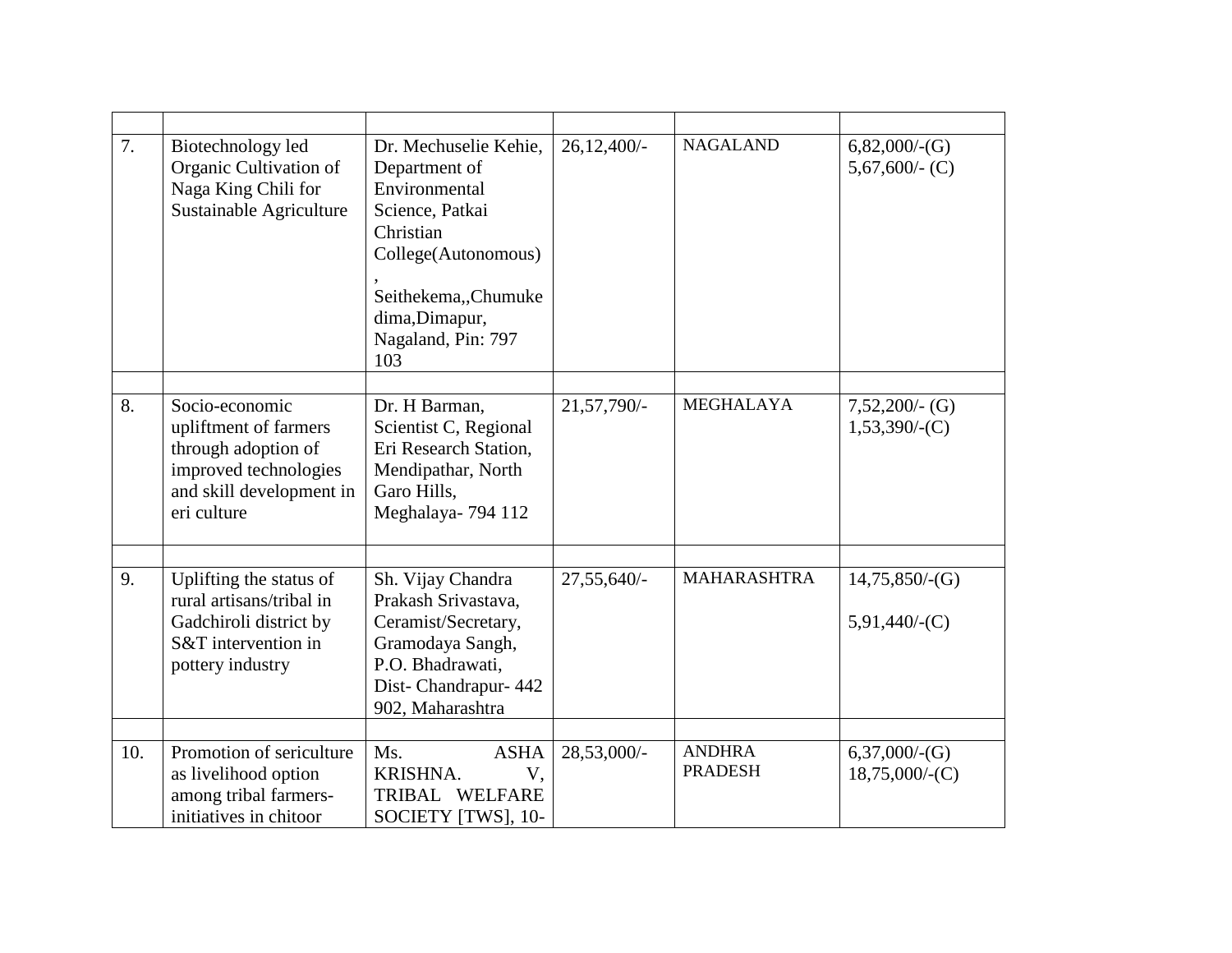|     | district of Andhra<br>Pradesh                                                                                                                       | 384/C, Kranti Nagar,<br>Jeevakona, Tirupathi-<br>517501,<br>Chittoor<br>Andhra<br>District,<br>Pradesh                                                                                                       |                |                                 |                                          |
|-----|-----------------------------------------------------------------------------------------------------------------------------------------------------|--------------------------------------------------------------------------------------------------------------------------------------------------------------------------------------------------------------|----------------|---------------------------------|------------------------------------------|
| 11. | Establishing income<br>generation programme<br>for scheduled tribes by<br>popularizing scientific<br>stingless honeybees<br>domestication           | S.<br>Sh.<br>Nesamony,<br>Social<br>Gandhigram<br>Welfare<br>and<br>Study<br>Vithura,<br>Centre,<br>Thiruvananthapuram<br>695 551, Kerala                                                                    | 22,98,000/-    | <b>KERALA</b>                   | $7,50,000/$ - (G)<br>$4,00,000/$ - $(C)$ |
| 12. | Introduction of value<br>added products from<br>tubers for the<br>sustainable development<br>of tribal community in<br>Kannur district of<br>Kerala | Ms. Anjana Varghese,<br>Malabar<br>Social<br>Service<br>Society(MASS),<br>Sreepuram,<br>Pallikunnu,<br>P.O.<br>Kannur-<br>670<br>004,<br>Kerala                                                              | 34,89,800/-    | <b>KERALA</b>                   | $9,14,200/$ - (G)<br>$7,45,200/$ - (C)   |
| 13. | <b>Skilling Tribals through</b><br><b>Transfer of Technology</b><br>for Value Addition of<br><b>NTFP</b>                                            | Dr<br>B<br>Muneendra<br><b>TRIBAL</b><br>Nayak,<br><b>WELFARE SOCIETY</b><br>[TWS],<br>$10-384/C$ ,<br>Kranti<br>Nagar,<br>Jeevakona,<br>Tirupathi-<br>Chittoor<br>517501,<br>District,<br>Andhra<br>Pradesh | $33,60,650/$ - | <b>ANDHRA</b><br><b>PRADESH</b> | $9,50,450/$ - (G)<br>$15,15,000/$ - (C)  |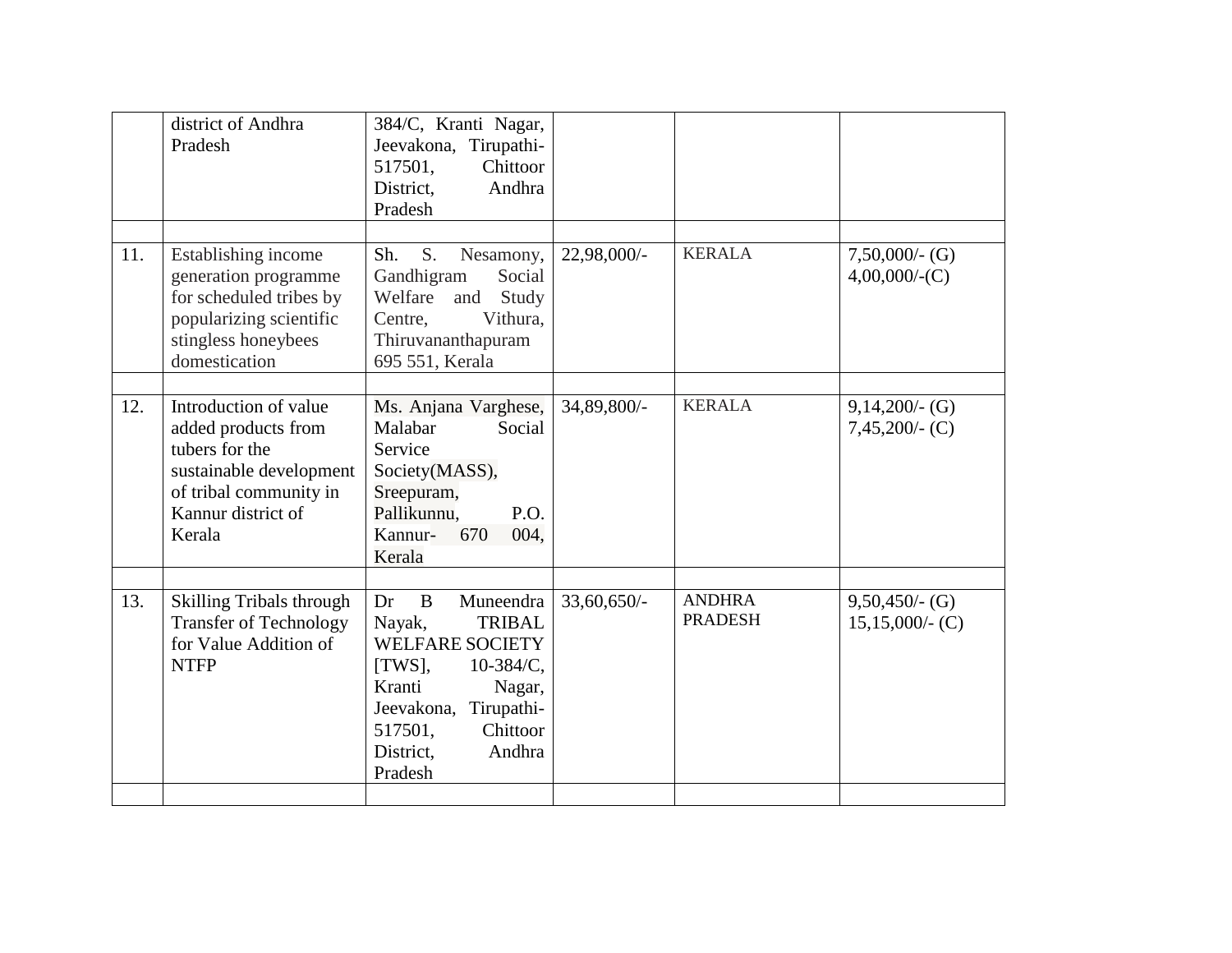| 14. | Study on Eco-friendly<br>Technological<br><b>Interventions Based on</b><br><b>Organic Farming</b><br>Systems through<br><b>Participatory Research</b><br>Approach for<br>Improvement of The<br>Vulnerable Socio-<br>Economic Condition of<br>The Schedule Tribe<br>Population | Somnath<br>Dr.<br>Saha, Community<br>for<br>Social<br>Work,<br>84<br>Rabindrapally<br>Shyamnagar,<br>North<br>Parganas,<br>Kolkata,<br>W.B. Pin: 743124                                                       | 47,61,940/-    | <b>WEST BENGAL</b>                 | $16,04,000/$ - (G)<br>$11,89,600/$ (C)   |
|-----|-------------------------------------------------------------------------------------------------------------------------------------------------------------------------------------------------------------------------------------------------------------------------------|---------------------------------------------------------------------------------------------------------------------------------------------------------------------------------------------------------------|----------------|------------------------------------|------------------------------------------|
| 15. | Empowerment of ST<br>people through rearing<br>& utilization of eri<br>silkworm (Samia ricini<br>Donovan) cum<br>ornamental fish culture<br>in Nagaon & Morigaon<br>District of Assam                                                                                         | Dr. Bhuban Chandra<br>Assistant<br>Chutia,<br>Professor, Department<br>of Zoology, Nowgong<br>College, Nagaon, ,<br>Pin: 782 007                                                                              | 47,30,963/-    | <b>ASSAM</b>                       | $12,92,000/$ - (G)<br>$14,68,963/$ - (C) |
| 16. | <b>Enhancing Livelihood</b><br>Security of Gujjar and<br><b>Bakarwal Tribes of</b><br>Rajouri and Poonch<br>Districts of Jammu and<br>Kashmir by<br><b>Strengthening Sheep</b><br>and Goat based<br>Occupations                                                               | Mohd.<br>Tufail,<br>Dr.<br>Professor,<br>Assistant<br>Department<br>$\sigma$ f<br>Geography, Faculty of<br>Sciences, Govt. Post<br>Graduate<br>College<br>Rajouri, Jammu and<br>Kashmir,<br>India<br>(185133) | $53,42,129/$ - | <b>JAMMU AND</b><br><b>KASHMIR</b> | $13,54,830/$ - (G)<br>$13,04,399/$ - (C) |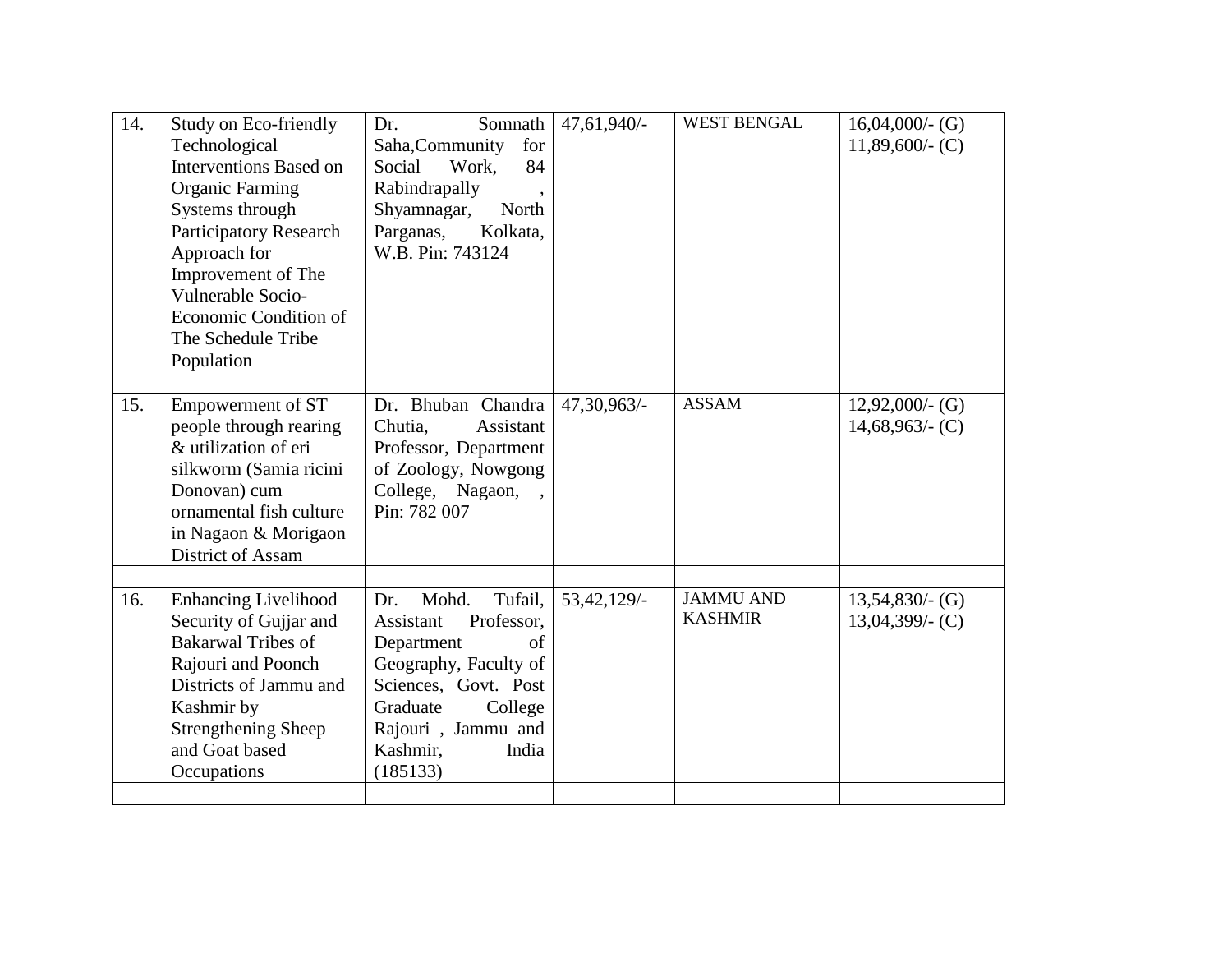| 17 | Enhancement of<br>Livelihood and Crop<br><b>Production for Tribal</b><br>Farmers through<br>Adoption of Organic<br>Cultivation and<br><b>Scientifically Proven</b><br>Technologies                | Ms. M Lavanya, Gracy<br>Organisation<br>for<br>Developmental<br>Services (GODS), 1-<br>51/29/2/1/D<br>Green<br>Building Pangra (b)<br>Nizamabad Telangana<br>Pin: 503230                                  | $45,60,000/$ -                                                       | <b>TELANGANA</b>   | $16,05,000/$ - (G)<br>$9,20,000/$ - (C)  |
|----|---------------------------------------------------------------------------------------------------------------------------------------------------------------------------------------------------|-----------------------------------------------------------------------------------------------------------------------------------------------------------------------------------------------------------|----------------------------------------------------------------------|--------------------|------------------------------------------|
| 18 | <b>Bio-Tourism</b><br>Development amongst<br>the Tribal Communities<br>of Manipur in North<br>East India                                                                                          | Dr. Rimai Joy, North<br>East Tribal Research<br>(NETRC),<br>Centre<br>Ardent<br>Foundation<br>(DSIR-SIRO),<br>Ng.<br>Ngareophung,<br>Phungreitang<br>West,<br>Ukhrul-795142,<br>Manipur                   | 46,98,000/-<br>with DST's<br>share<br>restricted to<br>Rs.39,77,200/ | <b>MANIPUR</b>     | $10,49,000/- G$<br>$18,79,200/$ - (C)    |
| 19 | Appropriate<br>Technological<br>intervention for<br>rejuvenate natural water<br>recourses, sustainable<br>agriculture and<br>livelihood for tribal<br>community in karjat<br>block of Maharashtra | Dilip<br>Akhade,<br>Mr.<br>Anubhav Pratishthan<br>Trust (APT), Survey<br>No-6,183/2/D,<br>Jakhotia,<br>Arcade,<br>Khopoli<br>Shilphata,<br>Tal. Khalapur, Dist.<br>Raigad, Maharashtra,<br>$Pin - 410203$ | 35,86,500/-                                                          | <b>MAHARASHTRA</b> | $11,97,000/$ - (G)<br>$2,27,500/(-C)$    |
| 20 | Coordination of the<br>Projects on<br>Development of<br><b>Scheduled Caste and</b>                                                                                                                | Dr.<br>(Mrs.)<br>Ramalakshmi<br>Datta,<br>Vivekananda Institute<br>of Biotechnology, Sri                                                                                                                  | 1,19,84,248/-                                                        | <b>WEST BENGAL</b> | $34,51,368/$ - (G)<br>$24,97,930/$ - (C) |